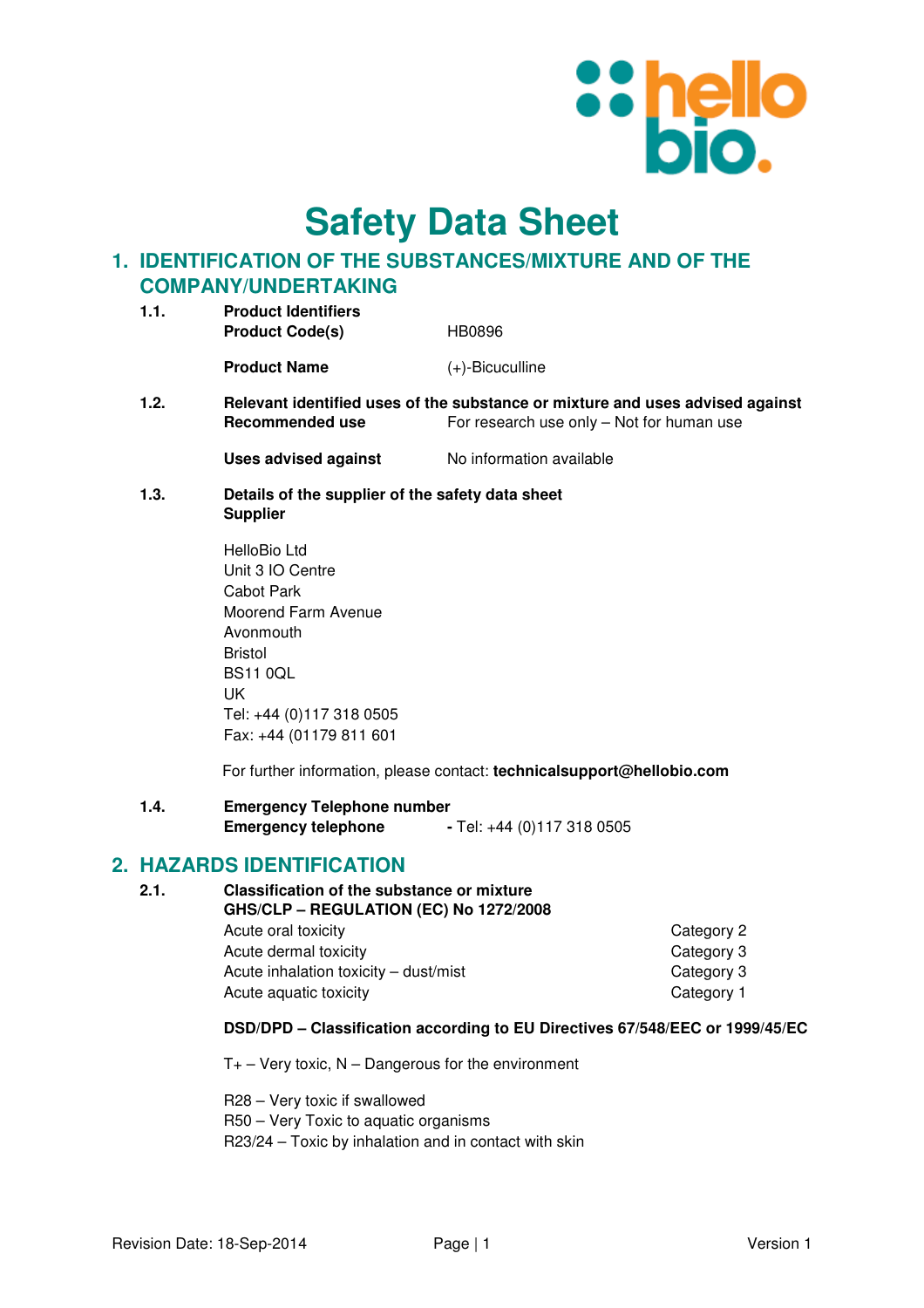



**Signal Word**  Danger

#### **Hazard Statements**

H300 – Fatal if swallowed

- H311 Toxic in contact with skin
- H331 Toxic if inhaled
- H400 Very toxic to aquatic life

#### **Precautionary Statements**

P301 +P310 - IF SWALLOWED: Immediately call POISON CENTER or doctor/ physician

P304 +P340 -IF INHALED: Remove to fresh air and keep at rest in a positon comfortable for breathing

P302 +P352 -IF ON SKIN: Wash with plenty of soap and water

- P261 -Avoid breathing dust/fume/gas/mist/vapours/spray
- P280 -Wear protective gloves/eye protection/face protection
- P361 -Remove/Take off immediately all contaminated clothing
- P264 -Wash face, hands and any exposed skin thoroughly after handling
- P270 -Do not eat, drink or smoke when using this product
- P271 -Use only outdoors or in a well-ventilated area
- P403 + P233 -Store in a well-ventilated place. Keep container tightly closed
- P330 -Rinse mouth
- P273 -Avoid release to the environment
- P391 -Collect spillage
- P501 -Dispose of contents/container to an approved waste disposal pant
- P405 -Store locked up
- P363 -Wash contaminated clothing before use

#### **Other hazards**

Caution – substance not yet completely tested

# **3. COMPOSITION/INFORMATION ON INGREDIENTS**

- **3.1. Substances** 
	- Product Name: (+)-Bicuculline Synonyms: CAS Number 485-49-4

Formula: C<sub>20</sub>H<sub>17</sub>NO<sub>6</sub> Molecular Weight: 367.35

# **4. FIRST AID MEASURES**

**4.1. Description of first aid measures**  General advice **If** symptoms persist, call a physician.

**Eye contact Immediately flush with plenty of water. After initial** flushing, remove any contact lenses and continue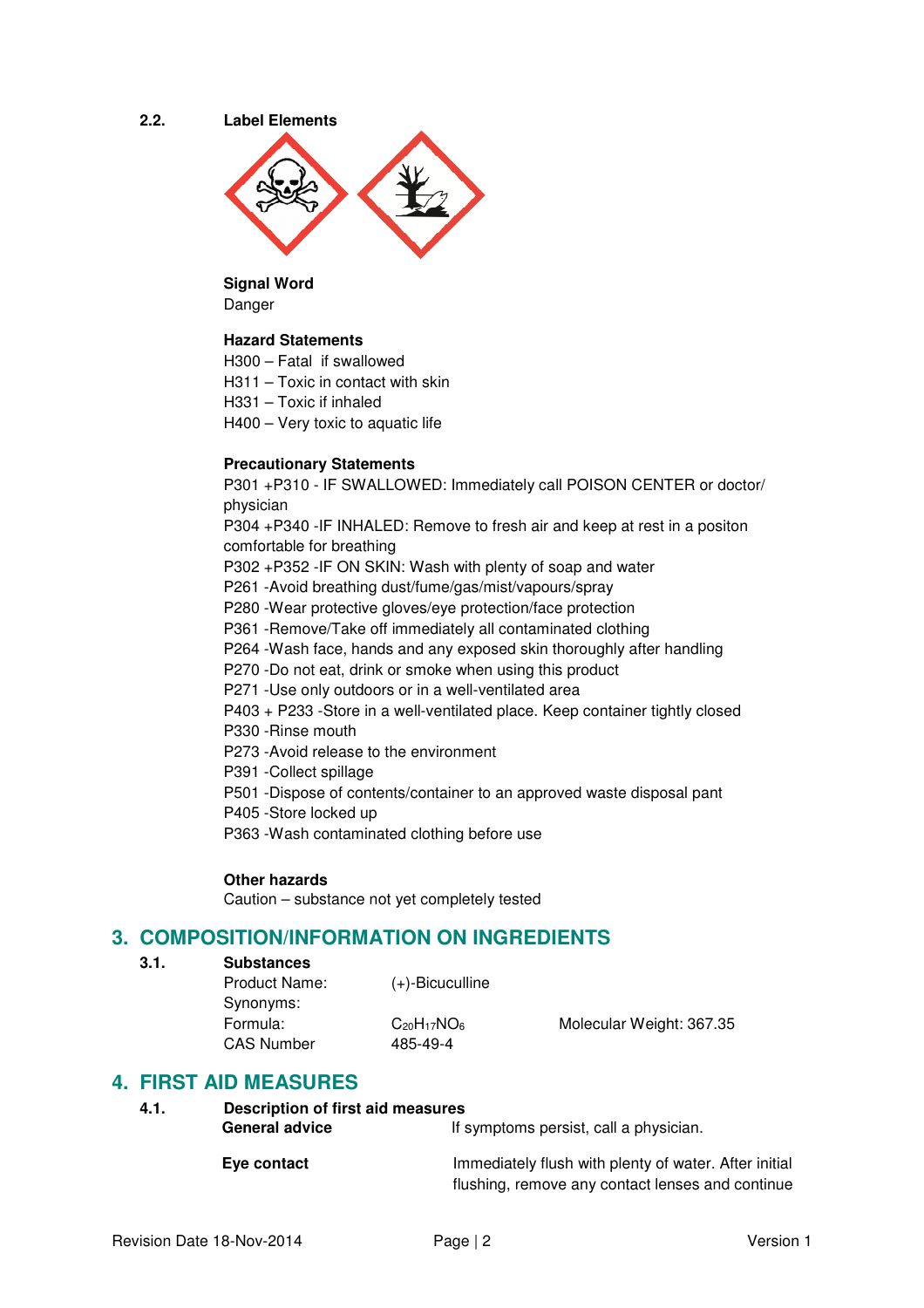|                     | flushing for at least 15 minutes. If symptoms persist,<br>call a physician.                                                                        |
|---------------------|----------------------------------------------------------------------------------------------------------------------------------------------------|
| <b>Skin Contact</b> | Wash off immediately with soap and plenty of water<br>while removing all contaminated clothes and shoes.<br>If symptoms persist, call a physician. |
| Ingestion           | Rinse mouth. If symptoms persist, call a physician                                                                                                 |
| <b>Inhalation</b>   | Move to fresh air. If symptoms persist, call a<br>physician.                                                                                       |

- **4.2. Most important symptoms and effects, both acute and delayed**  To the best of our knowledge, the chemical, physical and toxicological properties have not been thoroughly investigated.
- **4.3. Indication of immediate medical attention and special treatment needed**  Show this safety data sheet to the doctor in attendance. Immediate medical attention is required.

# **5. FIRE-FIGHTING MEASURES**

- **5.1. Extinguishing media Suitable extinguishing media** Use water spray, alcohol-resistant foam, dry chemical or carbon dioxide
- **5.2. Special hazards arising from the substance or mixture**  In combustion, may emit toxic fumes.

#### **5.3. Precautions for fire-fighters**

Wear suitable protective clothing to prevent contact with skin and eyes and selfcontained breathing apparatus.

# **6. ACCIDENTAL RELEASE MEASURES**

**6.1. Personal precautions, protective equipment and emergency procedures**  Do not take action without suitable protective clothing – see section 8 of SDS. Evacuate personnel to safe areas. Ensure adequate ventilation. Avoid breathing vapours, mist, dust or gas.

#### **6.2. Environmental precautions**

Do not let product enter drains.

### **6.3. Methods and materials for containment and cleaning up**

Cover spillage with suitable absorbent material. Using non-spark tools, sweep up material and place in an appropriate container. Decontaminate spill site with 10% caustic solution and ventilate area until disposal is complete. Hold all material for appropriate disposal as described under section 13 of SDS.

#### **6.4. Reference to other sections**

For required PPE see section 8. For disposal see section 13.

### **7. HANDLING AND STORAGE**

#### **7.1. Precautions for safe handling**

Use in a chemical fume hood, with air supplied by an independent system. Avoid inhalation, contact with eyes, skin and clothing. Avoid the formation of dust and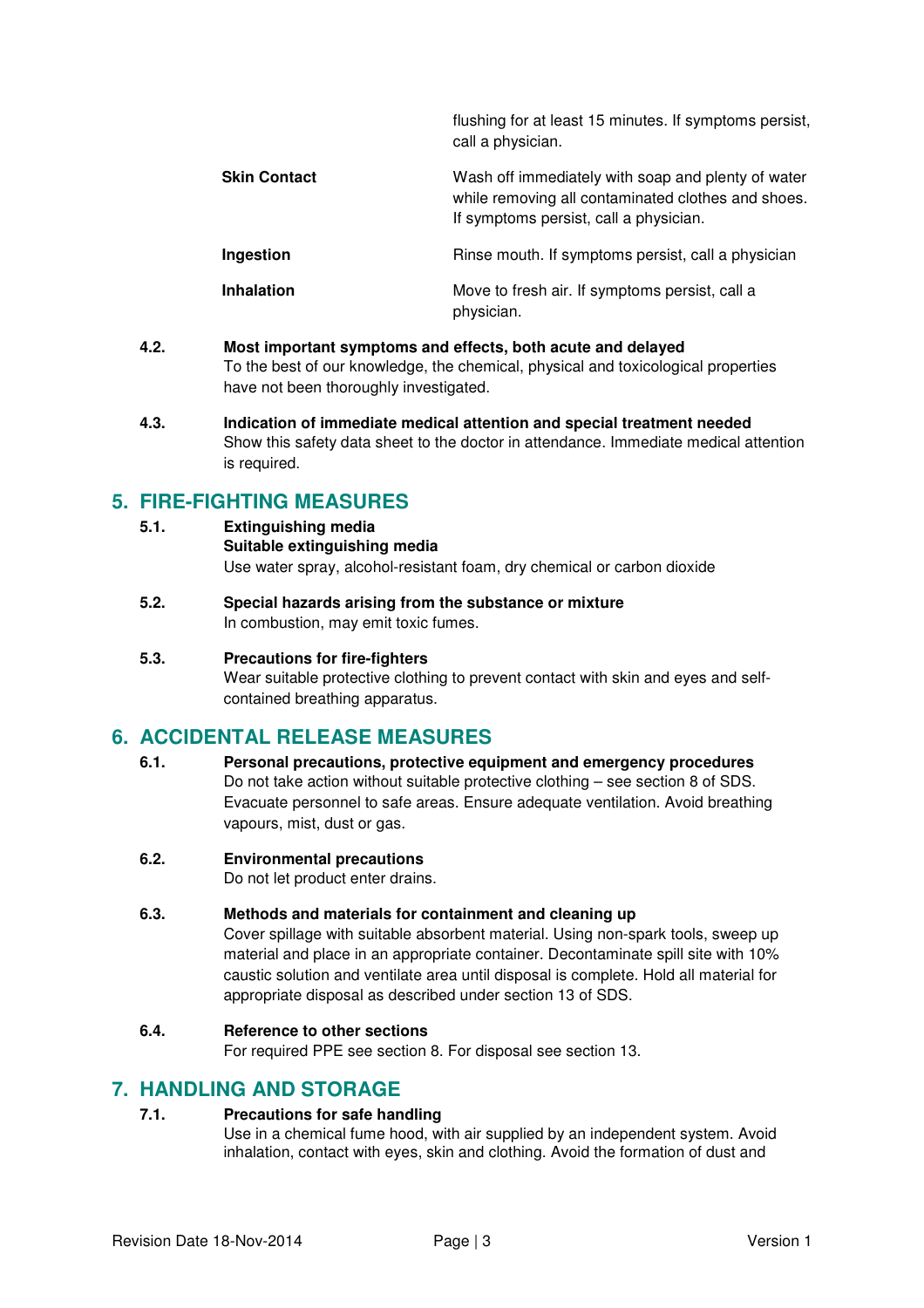aerosols. Use in a well-ventilated area. Keep away from sources of ignition. Avoid prolonged or repeated exposure.

- **7.2. Conditions for safe storage, including any incompatibilities.**  Store in cool, well-ventilated area. Keep away from direct sunlight. Keep container tightly sealed until ready for use. Recommended storage temperature: Store at RT
- **7.3. Specific end uses**

Use in a laboratory fume hood where possible. Refer to employer's COSHH risk assessment.

# **8. EXPOSURE CONTROLS/PERSONAL PROTECTION**

#### **8.1. Control parameters**

#### **Components with workplace control parameters**

Contains no substances with occupational exposure limit values.

#### **8.2. Exposure controls**

#### **Appropriate engineering controls**

Use in a fume hood where applicable. Ensure all engineering measures described under section 7 of SDS are in place. Ensure laboratory is equipped with a safety shower and eye wash station.

#### **Personal protective equipment**

#### **Eye/face protection**

Use appropriate safety glasses.

#### **Skin protection**

Use appropriate chemical resistant gloves (minimum requirement use standard BS EN 374:2003). Gloves should be inspected before use. Wash and dry hands thoroughly after handling.

#### **Body protection**

Wear appropriate protective clothing.

#### **Respiratory protection**

If risk assessment indicates necessary, use a suitable respirator.

### **9. PHYSICAL AND CHEMICAL PROPERTIES**

#### **9.1. Information on basic physical and chemical properties**

| Appearance                                      | Pale Yellow Solid | Vapour pressure              | No data available             |
|-------------------------------------------------|-------------------|------------------------------|-------------------------------|
| Odour                                           | No data available | Vapour density               | No data available             |
| Odour threshold                                 | No data available | Relative density             | No data available             |
| pH                                              | No data available | Solubility(ies)              | Dimethylsulfoxide,<br>Ethanol |
| Melting/freezing point                          | No data available | Partition coefficient        | No data available             |
| Boiling point/range                             | No data available | Auto-ignition<br>temperature | No data available             |
| <b>Flash Point</b>                              | No data available | Decomposition<br>temperature | No data available             |
| Evaporation rate                                | No data available | Viscosity                    | No data available             |
| Flammability (solid, gas)                       | No data available | <b>Explosive properties</b>  | No data available             |
| Upper/lower flammability or<br>explosive limits | No data available | Oxidising properties         | No data available             |

#### **9.2. Other safety information**

No data available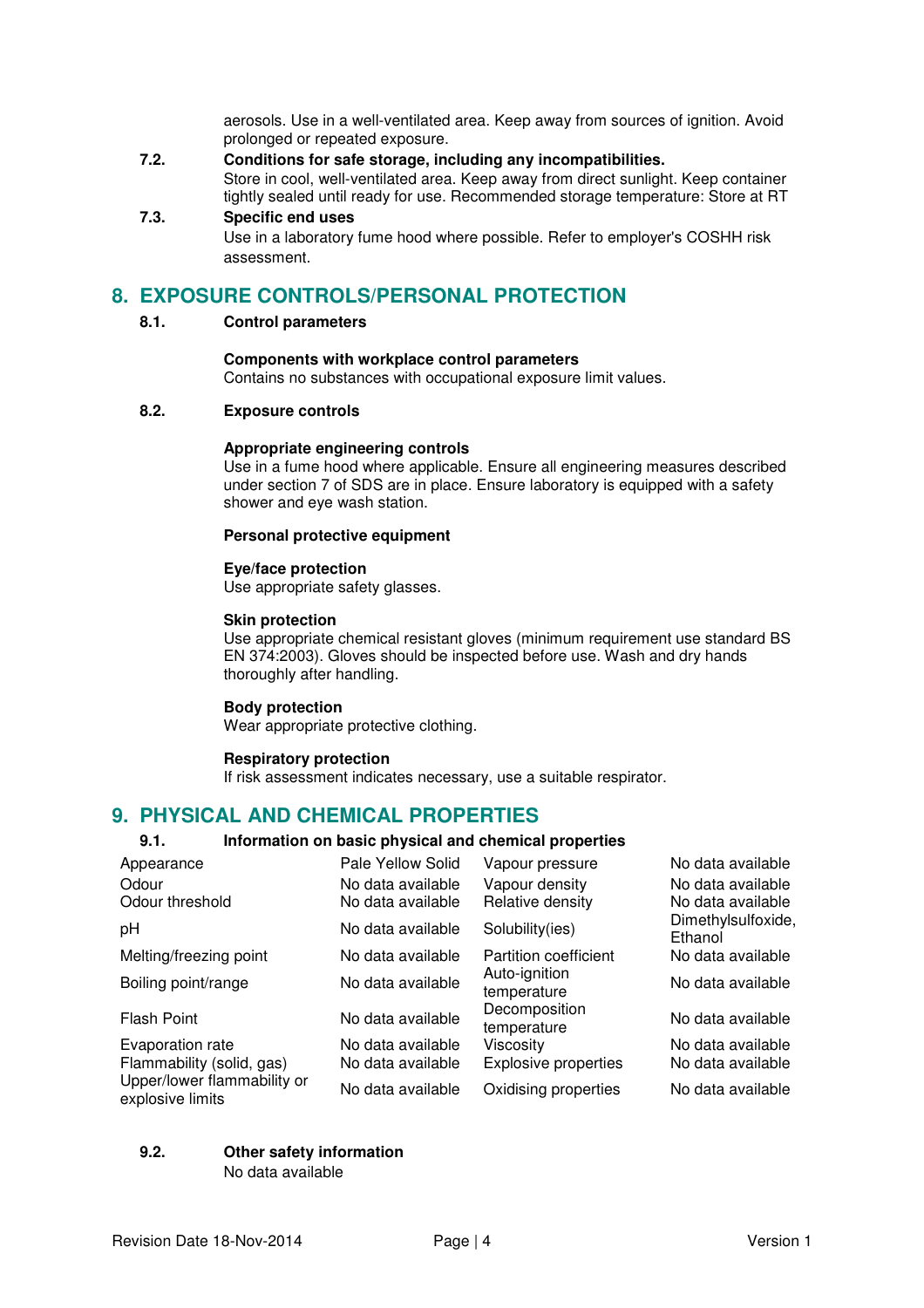# **10. STABILITY AND REACTIVITY**

**10.1. Reactivity** 

Stable under recommended transport or storage conditions.

**10.2. Chemical Stability** 

Stable under recommended storage conditions.

- **10.3. Possibility of hazardous reactions**  Hazardous reactions will not occur under normal transport or storage conditions.
- **10.4. Conditions to avoid**  Heat, moisture
- **10.5. Incompatible materials**  Strong acids/alkalis, strong oxidising/reducing agents.
- **10.6. Hazardous decomposition products**  Carbon monoxide (CO), Carbon dioxide (CO<sub>2</sub>), Nitrogen oxides (NOx), Hydrogen Iodide.

# **11. TOXICOLOGICAL INFORMATION**

**11.1. Information on toxicological effects Acute Toxicity Inhalation** Toxic by inhalation. **Eve contact** No Information available **Skin contact** Toxic in contact with skin. May cause irritation. **Ingestion** Very toxic if swallowed. **Chronic toxicity Corrosivity No Information available Sensitization No Information available Neurological effects** No Information available **Reproductive toxicity** No Information available **Mutagenic effects** No Information available **Target Organ Effects** No Information available

# **12. ECOLOGICAL INFORMATION**

**12.1. Toxicity Ecotoxicity effects** 

Very toxic to aquatic organisms.

- **12.2. Persistence and degradability**  No Information available
- **12.3. Bioaccumalative potential**  No Information available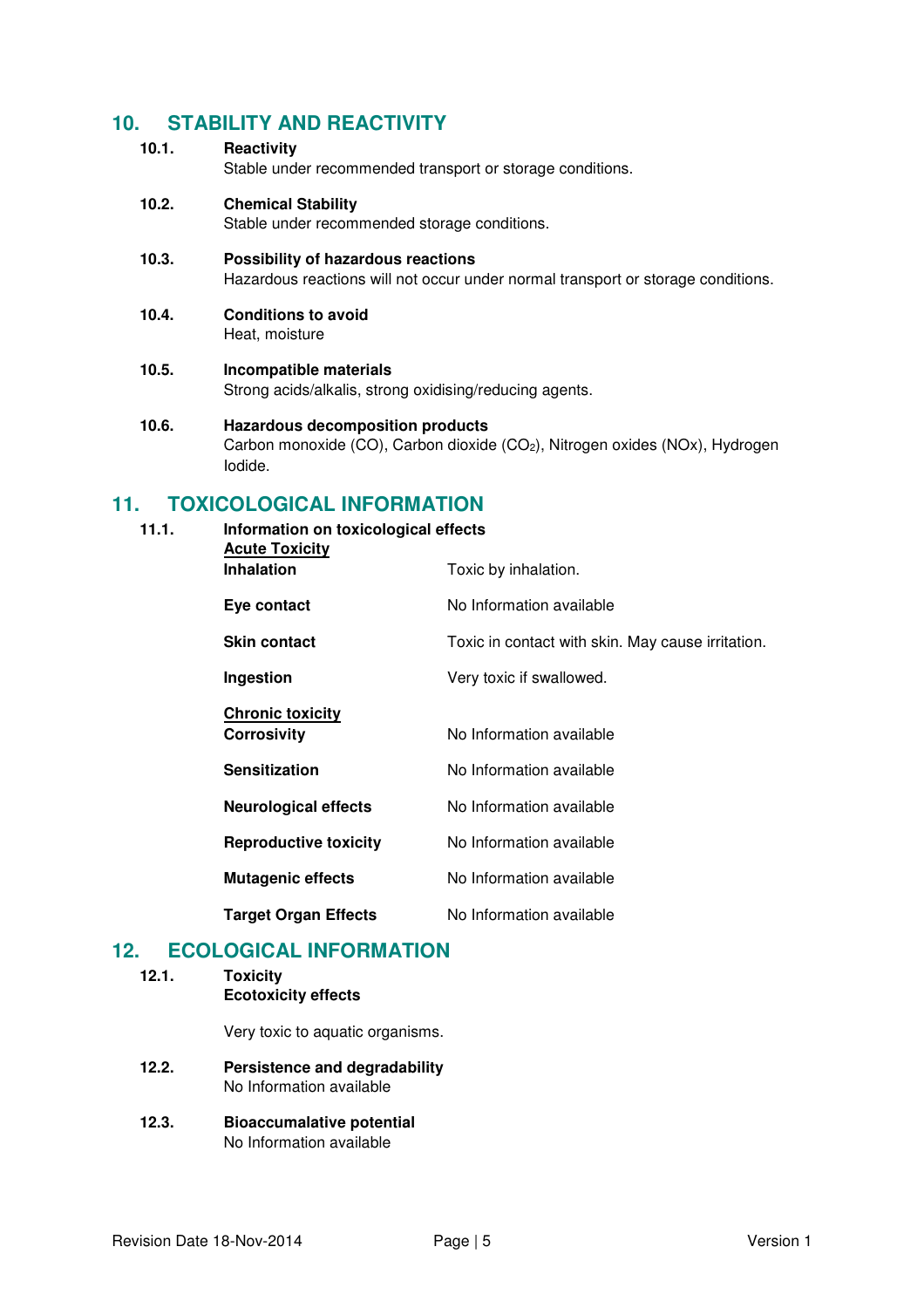#### **12.4. Mobility in soil**

No Information available

- **12.5. Results of PBT and vPvB assessment**  No Information available
- **12.6. Other adverse effects**  No Information available

## **13. DISPOSAL CONSIDERATIONS**

#### **13.1. Waste treatment methods**

#### **Waste from residues/unused products**

Dispose of in accordance with local regulations

#### **Contaminated packaging**

Empty containers should be taken to an approved waste handling site for recycling or disposal.

#### **Other information**

According to the European Waste Catalogue. Waste Codes are not product specific, but application specific. Waste codes should be assigned by the user based on the application for which the product was used.

### **14. TRANSPORT INFORMATION**

| <b>Excepted Quantity</b>                                                                 |  |
|------------------------------------------------------------------------------------------|--|
| <b>Proper shipping name</b> Alkaloid salts, solid, n.o.s. $((+)$ -Bicuculline)           |  |
| 6.1                                                                                      |  |
| 1544                                                                                     |  |
| Ш                                                                                        |  |
| <b>Excepted Quantity</b>                                                                 |  |
| 1544                                                                                     |  |
| <b>Proper shipping Name Alkaloid salts, solid, n.o.s. <math>((+)</math>-Bicuculline)</b> |  |
| 6.1                                                                                      |  |
| Ш                                                                                        |  |
| <b>Excepted Quantity</b>                                                                 |  |
| Proper shipping name Alkaloid salts, solid, n.o.s. ((+)-Bicuculline)                     |  |
| 6.1                                                                                      |  |
| 1544                                                                                     |  |
| Ш                                                                                        |  |
|                                                                                          |  |

### **15. REGULATORY INFORMATION**

- **15.1. Safety, health and environmental regulations/legislation specific for the substance or mixture**  No information available
- **15.2. Chemical Safety Assessment**  No information available

### **16. OTHER INFORMATION**

. This safety data sheet complies with the requirements of Regulation (EC) No. 1907/2006

#### **Disclaimer**